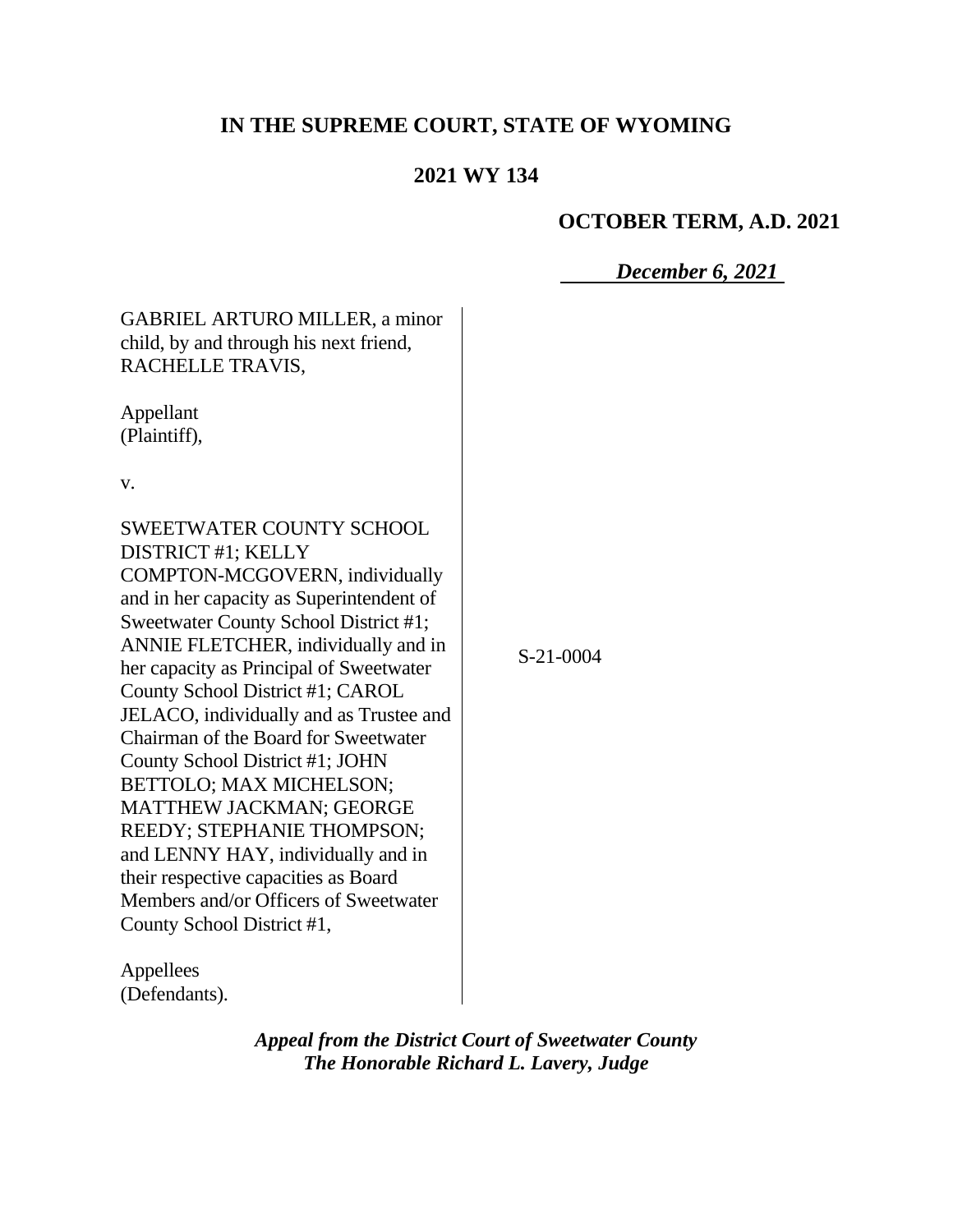#### *Representing Appellants:*

Nathan W. Jeppsen, Law Office of Nathan W. Jeppsen, Rock Springs, Wyoming.

#### *Representing Appellees:*

Timothy M. Stubson and Holly Tysse of Crowley Fleck PLLP, Casper, Wyoming. Argument by Mr. Stubson.

*Before FOX, C.J., and DAVIS, KAUTZ, BOOMGAARDEN, and GRAY, JJ.*

**NOTICE: This opinion is subject to formal revision before publication in Pacific Reporter Third. Readers are requested to notify the Clerk of the Supreme Court, Supreme Court Building, Cheyenne, Wyoming 82002, of any typographical or other formal errors so that correction may be made before final publication in the permanent volume.**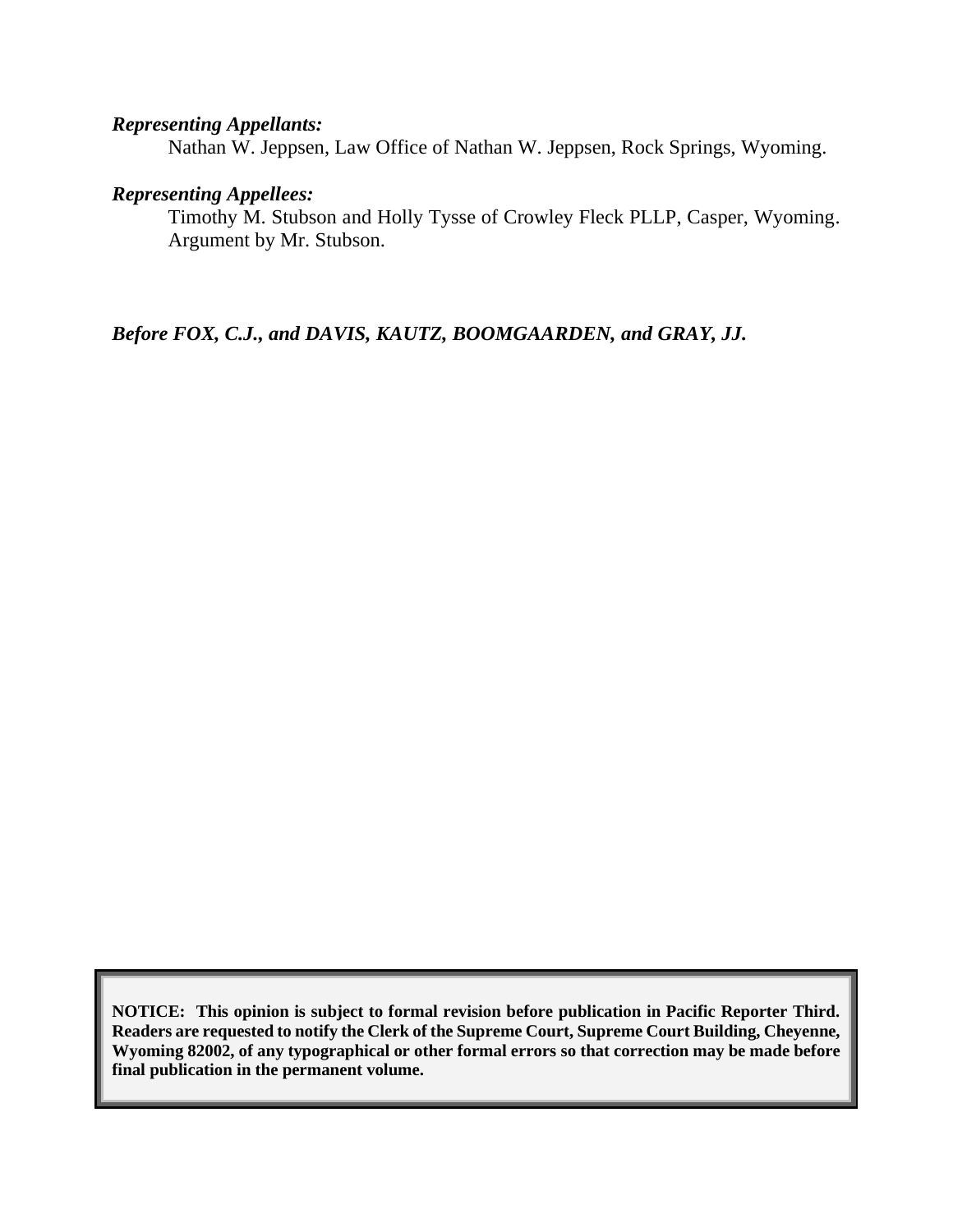#### **DAVIS**, Justice.

[¶1] Gabriel A. Miller (Gabriel) claimed through his mother as next friend that he suffered a traumatic brain injury when he fell and struck his head on a PVC pipe that had been placed across a concrete walkway to divert water away from his grade school building. He sued Sweetwater County School District No. 1 (School District) and others, alleging that the negligent placement of the pipes across the walkway created a dangerous condition and caused his injury.<sup>1</sup> The district court granted the School District's motion for summary judgment, and we affirm.

#### **ISSUE**

[¶2] The dispositive issue on appeal is whether genuine issues of material fact precluded summary judgment in favor of the School District on Gabriel's claim that its negligent placement of PVC pipes caused his injuries.

### **FACTS**

[¶3] On January 9, 2017, Annie Fletcher, the principal of Lincoln Elementary School in Rock Springs, Wyoming, discovered that water draining from the school building had created a large puddle inside the building. The water also collected outside the building and froze, creating a slipping hazard. Principal Fletcher informed the School District's maintenance personnel of the problem, and they addressed it that same day by installing six-inch PVC pipes outside the building to divert the water away from it. The pipes extended across a concrete walkway next to the building as depicted below.

<sup>&</sup>lt;sup>1</sup> The other named defendants included the school principal, the superintendent of Sweetwater County School District No. 1, and the members of the school board for Sweetwater County School District No. 1. Gabriel has not appealed the district court's grant of summary judgment to these separately named defendants, and the claims against them are therefore not at issue in this appeal. We will thus discuss the claims in this case as if they were solely against the School District.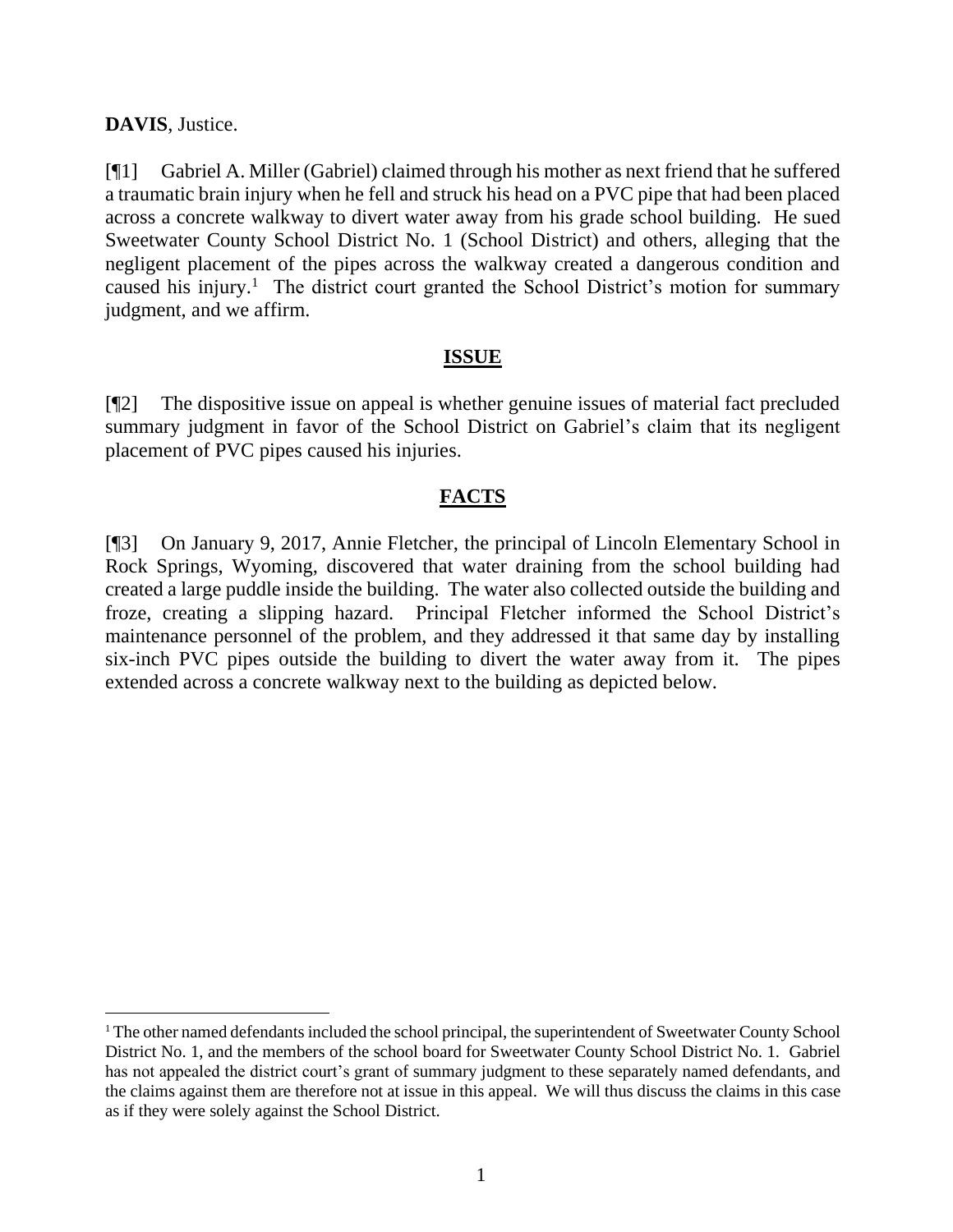

[¶4] During the 2016-2017 school year, Gabriel was a seven-year-old student at Lincoln Elementary. On January 10, 2017, he was returning from lunch recess when he fell and struck his head on one of the PVC pipes, as he later told his mother. He described his fall as follows:

> Q. Do you know – in either of these pictures, again, is there – can you see where it was that you fell, or do you know?

- A. I honestly don't know.
- Q. Okay.
- A. It could have been either either one.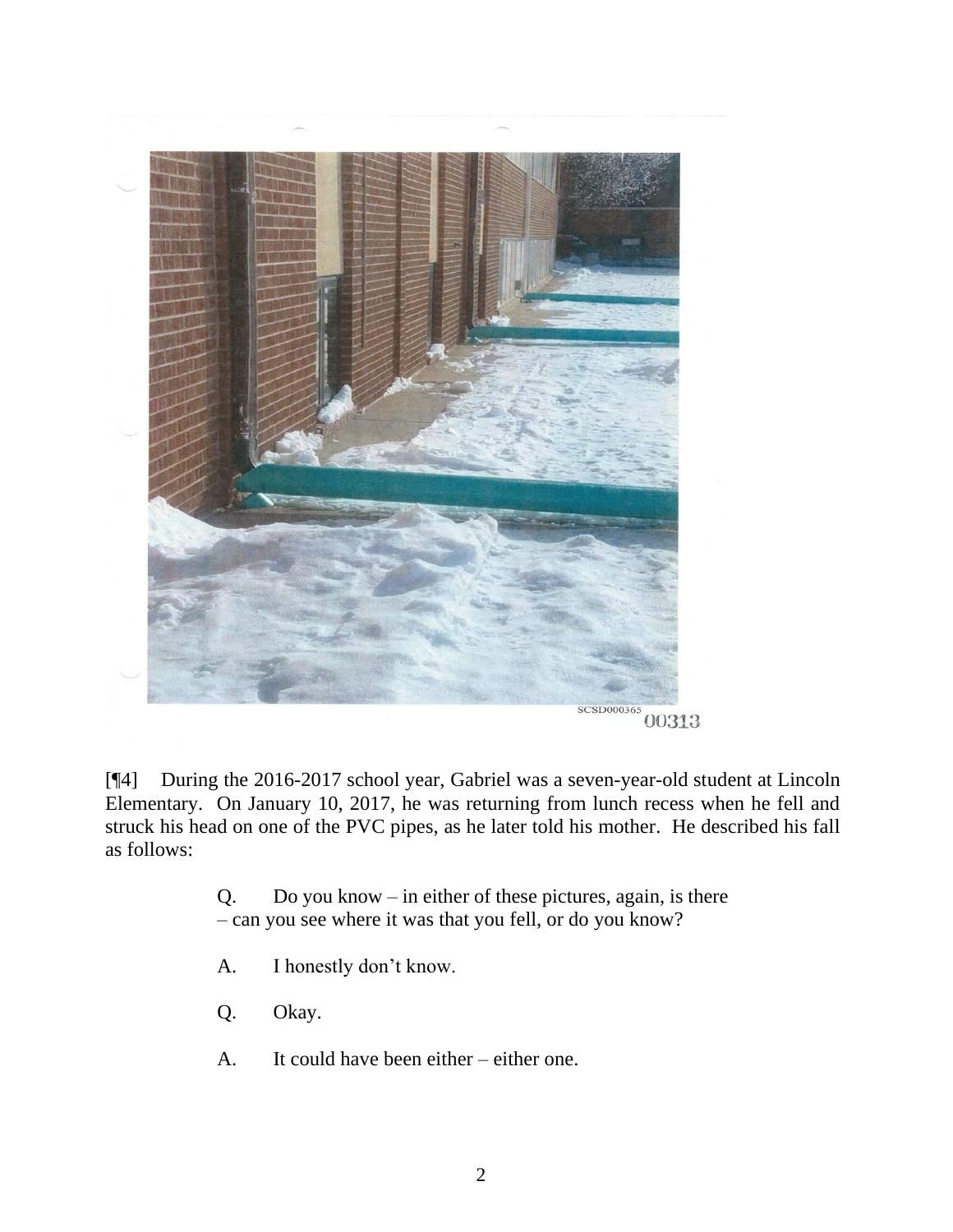Q. And did you trip over the pipe or do you remember how you fell?

- A. I slipped.
- Q. You slipped?
- A. Yes.
- Q. On ice or what?

A. Ice. There was ice on the pathway. Like, I can't remember if it was – it was, like, on – it was ice. I was running, slipped, fell, and that's all I remember.

[¶5] Gabriel was able to rise immediately from his fall, but he was holding his ear when he encountered one of the playground monitors. She asked him what had happened, and he reported that he had fallen on his ear. She then took him to see the school nurse, who said he would be okay and allowed him to return to class.

[¶6] The school's office assistant called Gabriel's mother, Rashel<sup>2</sup> Travis, and informed her that Gabriel had hit his ear. Ms. Travis immediately checked on him and found him to be fine, but later when she picked him up from school, his teacher reported he had become lethargic. By evening he was vomiting and complained of a headache and dizziness.

[¶7] Ms. Travis took Gabriel to the emergency room in Rock Springs that evening. Physicians there diagnosed him with a brain bleed, and that same evening he was transported by ambulance to a children's hospital in Salt Lake City. Physicians confirmed the brain bleed but determined that immediate surgery was not required. The hospital admitted Gabriel for observation and monitored him to see if he needed surgery, but it ultimately discharged him with a referral for rehabilitation and without performing surgery.

[¶8] On January 28, 2017, Gabriel's attorney served a notice of claim on the School District.<sup>3</sup> On January 9, 2019, his counsel filed a civil action against the School District, which he eventually amended to reflect that it was brought by and through his mother. The complaint alleged that the exposed PVC pipes created a dangerous condition on the school grounds and that the School District thus breached its duty to Gabriel to maintain the premises in a safe condition. The complaint also alleged that the School District breached

<sup>&</sup>lt;sup>2</sup> The pleadings filed in the district court show the mother's name as "Rachelle." However, in her sworn statement and deposition, her name is spelled and signed, "Rashel."

<sup>&</sup>lt;sup>3</sup> The notice of claim included a sworn statement of the claim signed by Gabriel's mother.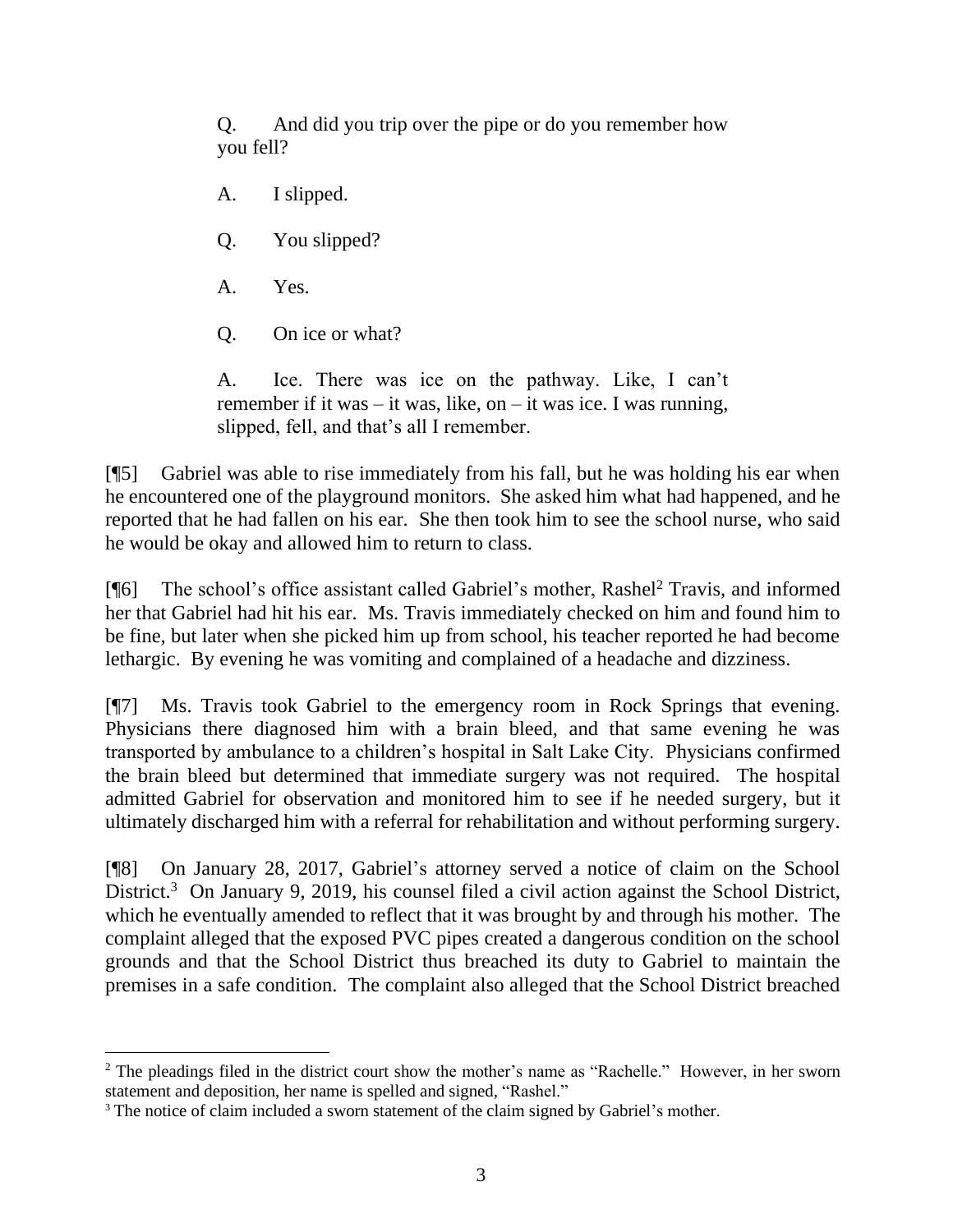its duty to use ordinary care in supervising Gabriel, and that it was vicariously liable for the actions of its employees.

[¶9] The School District moved for summary judgment. As relevant to this appeal, it argued that it was entitled to summary judgment on Gabriel's claims because: 1) even if the placement of the PVC pipes could be considered the negligent operation of a government building for which the Wyoming Governmental Claims Act (WGCA) waives immunity, there was no evidence that the pipes caused Gabriel's injuries; 2) to the extent the presence of ice contributed to Gabriel's fall, there was no evidence that the School District's actions caused an unnatural accumulation of the ice, and the natural accumulation doctrine thus precluded Gabriel's claims; and 3) the area where the PVC pipes were placed was a sidewalk, and the WGCA retains governmental immunity for the maintenance of sidewalks.

[¶10] Gabriel's counsel responded that the evidence showed that Gabriel fell in the area of the PVC pipes, and he contended that that evidence alone precluded summary judgment. More specifically, he argued, "Whether the pipes directly caused his injury or whether navigating the exposed pipes caused him to fall on the ice the result is the same." Gabriel's counsel did not respond to the School District's claim that the natural accumulation doctrine precluded any claim that the presence of ice caused his fall, and he did not assert that the ice on which Gabriel slipped was an unnatural accumulation. He likewise did not respond to the School District's argument that his claims asserted the negligent maintenance of a sidewalk and that they were therefore barred under the WGCA.

[¶11] The district court found that the School District failed to make a prima facie showing that it was entitled to summary judgment under the natural accumulation doctrine and thus denied that prong of its motion. With respect to the School District's contention that the WGCA barred Gabriel's claim because it asserted negligent maintenance of a sidewalk, the court discussed the cases applying the WGCA provision but drew no conclusions as to its applicability. Ultimately, the court granted the School District summary judgment on the ground that there was no evidence that the placement of the PVC pipes caused Gabriel's injuries.

> . . . Plaintiff has failed to present any facts demonstrating that Defendants' negligence caused his injuries. While Plaintiff argues the pipes caused him to fall because he was either navigating around them or they directly caused his fall, there is no evidence of that. Even considering this testimony, the only evidence would be that Plaintiff hit his head on a pipe. Plaintiff's mother didn't testify that Plaintiff blamed his fall on the pipes or that he stated that the pipes in any way caused his fall. Plaintiff never suggested that he was trying to maneuver around the pipes. There is nothing to indicate why or how it was caused or that an unreasonably dangerous condition caused the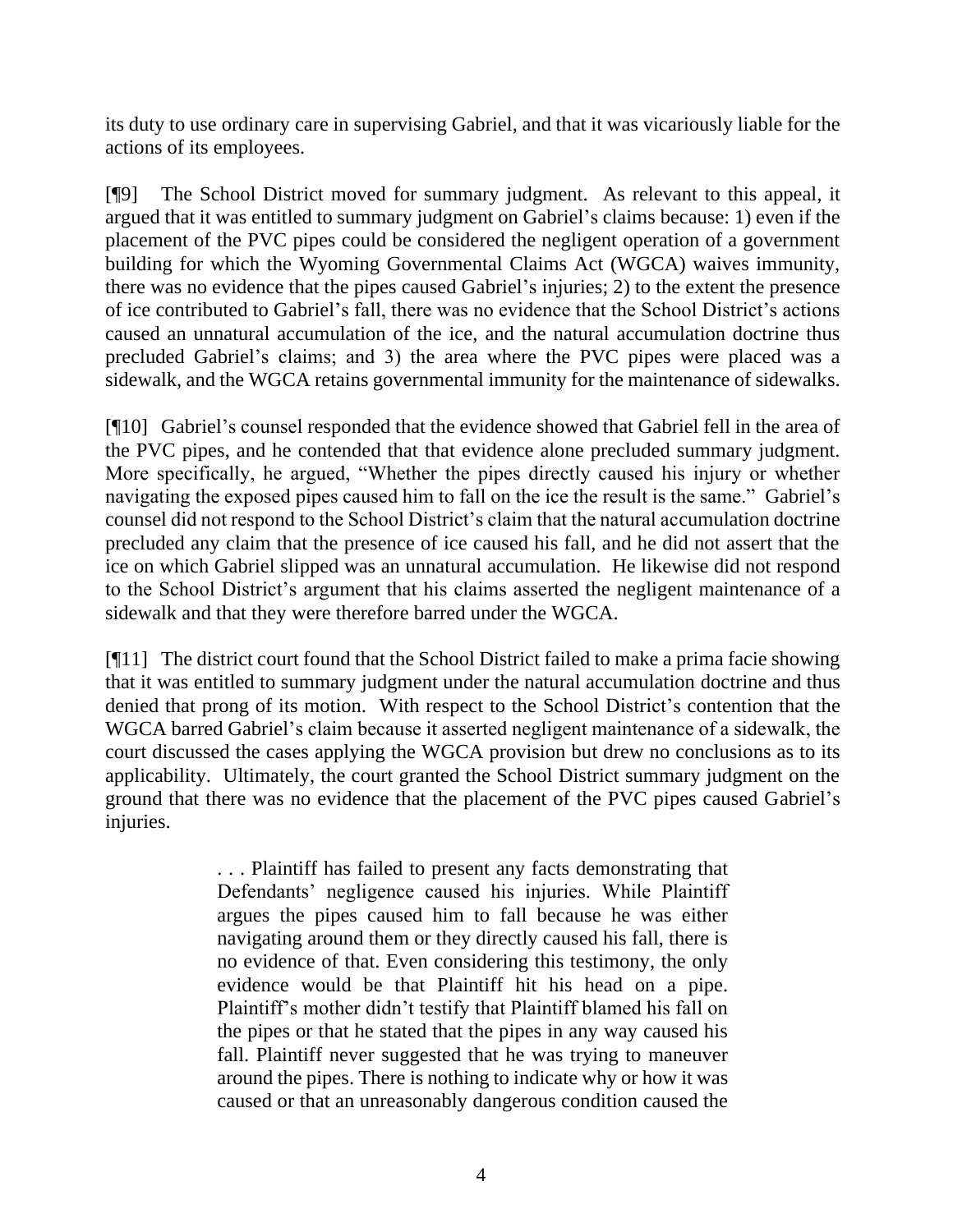fall. And, Plaintiff's suggestion that the pipe was as hard as the ground below doesn't change the result, because if so then the pipe did not make a difference, hitting his head on the ground would have the same result.

[¶12] Gabriel timely appealed to this Court.

### **STANDARD OF REVIEW**

[¶13] We review a district court's ruling on summary judgment de novo and may affirm on any legal ground appearing in the record. *James v. James*, 2021 WY 96, ¶ 23, 493 P.3d 1258, 1264 (Wyo. 2021) (citing *Burns v. Sam*[, 2021 WY 10, ¶ 7, 479 P.3d 741, 743 \(Wyo.](http://www.westlaw.com/Link/Document/FullText?findType=Y&serNum=2052811421&pubNum=0004645&originatingDoc=Ica34a5b0020611eca252cc4b553ce53c&refType=RP&fi=co_pp_sp_4645_743&originationContext=document&vr=3.0&rs=cblt1.0&transitionType=DocumentItem&contextData=(sc.Search)#co_pp_sp_4645_743)  [2021\)\)](http://www.westlaw.com/Link/Document/FullText?findType=Y&serNum=2052811421&pubNum=0004645&originatingDoc=Ica34a5b0020611eca252cc4b553ce53c&refType=RP&fi=co_pp_sp_4645_743&originationContext=document&vr=3.0&rs=cblt1.0&transitionType=DocumentItem&contextData=(sc.Search)#co_pp_sp_4645_743).

> We . . . afford no deference to the district court's ruling. *Thornock v. PacifiCorp*[, 2016 WY 93, ¶ 10, 379 P.3d 175, 179](http://www.westlaw.com/Link/Document/FullText?findType=Y&serNum=2039785923&pubNum=0004645&originatingDoc=Ica34a5b0020611eca252cc4b553ce53c&refType=RP&fi=co_pp_sp_4645_179&originationContext=document&vr=3.0&rs=cblt1.0&transitionType=DocumentItem&contextData=(sc.Search)#co_pp_sp_4645_179)  [\(Wyo. 2016\).](http://www.westlaw.com/Link/Document/FullText?findType=Y&serNum=2039785923&pubNum=0004645&originatingDoc=Ica34a5b0020611eca252cc4b553ce53c&refType=RP&fi=co_pp_sp_4645_179&originationContext=document&vr=3.0&rs=cblt1.0&transitionType=DocumentItem&contextData=(sc.Search)#co_pp_sp_4645_179) This Court reviews the same materials and uses the same legal standard as the district court. *[Id](http://www.westlaw.com/Link/Document/FullText?findType=Y&serNum=2039785923&pubNum=0006431&originatingDoc=Ica34a5b0020611eca252cc4b553ce53c&refType=RP&originationContext=document&vr=3.0&rs=cblt1.0&transitionType=DocumentItem&contextData=(sc.Search))*. The record is assessed from the vantage point most favorable to the party opposing the motion . . . , and we give a party opposing summary judgment the benefit of all favorable inferences that may fairly be drawn from the record. *[Id](http://www.westlaw.com/Link/Document/FullText?findType=Y&serNum=2039785923&pubNum=0006431&originatingDoc=Ica34a5b0020611eca252cc4b553ce53c&refType=RP&originationContext=document&vr=3.0&rs=cblt1.0&transitionType=DocumentItem&contextData=(sc.Search))*. A material fact is one that would have the effect of establishing or refuting an essential element of the cause of action or defense asserted by the parties. *[Id](http://www.westlaw.com/Link/Document/FullText?findType=Y&serNum=2039785923&pubNum=0006431&originatingDoc=Ica34a5b0020611eca252cc4b553ce53c&refType=RP&originationContext=document&vr=3.0&rs=cblt1.0&transitionType=DocumentItem&contextData=(sc.Search))*.

*James,* ¶ 23, 493 P.3d at 1265 (quoting *Candelaria v. Karandikar*[, 2020 WY 140, ¶ 11, 475](http://www.westlaw.com/Link/Document/FullText?findType=Y&serNum=2052312679&pubNum=0004645&originatingDoc=Ica34a5b0020611eca252cc4b553ce53c&refType=RP&fi=co_pp_sp_4645_551&originationContext=document&vr=3.0&rs=cblt1.0&transitionType=DocumentItem&contextData=(sc.Search)#co_pp_sp_4645_551)  [P.3d 548, 551 \(Wyo. 2020\)\)](http://www.westlaw.com/Link/Document/FullText?findType=Y&serNum=2052312679&pubNum=0004645&originatingDoc=Ica34a5b0020611eca252cc4b553ce53c&refType=RP&fi=co_pp_sp_4645_551&originationContext=document&vr=3.0&rs=cblt1.0&transitionType=DocumentItem&contextData=(sc.Search)#co_pp_sp_4645_551).

[¶14] "The party moving for summary judgment bears the burden of establishing a prima facie case and showing 'there is no genuine dispute as to any material fact and the movant is entitled to judgment as a matter of law.'" *Woodward v. Valvoda*, 2021 WY 5, ¶ 12, 478 P.3d 1189, 1196 (Wyo. 2021) (quoting *O'Hare v. Hulme*[, 2020 WY 31, ¶ 16, 458 P.3d 1225,](http://www.westlaw.com/Link/Document/FullText?findType=Y&serNum=2050488888&pubNum=0004645&originatingDoc=Ib89012b0546211eba075d817282e94c2&refType=RP&fi=co_pp_sp_4645_1233&originationContext=document&vr=3.0&rs=cblt1.0&transitionType=DocumentItem&contextData=(sc.Search)#co_pp_sp_4645_1233)  [1233 \(Wyo. 2020\);](http://www.westlaw.com/Link/Document/FullText?findType=Y&serNum=2050488888&pubNum=0004645&originatingDoc=Ib89012b0546211eba075d817282e94c2&refType=RP&fi=co_pp_sp_4645_1233&originationContext=document&vr=3.0&rs=cblt1.0&transitionType=DocumentItem&contextData=(sc.Search)#co_pp_sp_4645_1233) [W.R.C.P. 56\(a\)\)](http://www.westlaw.com/Link/Document/FullText?findType=L&pubNum=1008760&cite=WYRRCPR56&originatingDoc=Ib89012b0546211eba075d817282e94c2&refType=LQ&originationContext=document&vr=3.0&rs=cblt1.0&transitionType=DocumentItem&contextData=(sc.Search)). Once that burden is met, "the opposing party is obligated to respond with materials beyond the pleadings to show a genuine issue of material fact." *Id*. "When the moving party does not have the ultimate burden of persuasion, it establishes a prima facie case for summary judgment by showing a lack of evidence on an essential element of the opposing party's claim." *Scranton v. Woodhouse*, 2020 WY 63, ¶ 23, 463 P.3d 785, 790 (Wyo. 2020) (quoting *Gowdy v. Cook*[, 2020 WY 3, ¶ 22, 455 P.3d](http://www.westlaw.com/Link/Document/FullText?findType=Y&serNum=2050076750&pubNum=0004645&originatingDoc=I7fc6eaf09bb511eab3baac36ecf92c85&refType=RP&fi=co_pp_sp_4645_1207&originationContext=document&vr=3.0&rs=cblt1.0&transitionType=DocumentItem&contextData=(sc.Keycite)#co_pp_sp_4645_1207)  [1201, 1207 \(Wyo. 2020\)\)](http://www.westlaw.com/Link/Document/FullText?findType=Y&serNum=2050076750&pubNum=0004645&originatingDoc=I7fc6eaf09bb511eab3baac36ecf92c85&refType=RP&fi=co_pp_sp_4645_1207&originationContext=document&vr=3.0&rs=cblt1.0&transitionType=DocumentItem&contextData=(sc.Keycite)#co_pp_sp_4645_1207); *see also Page v. Meyers*, 2021 WY 73, ¶ 10, 488 P.3d 923, 926 (Wyo. 2021); *Burns*, ¶ 7, 479 P.3d at 744.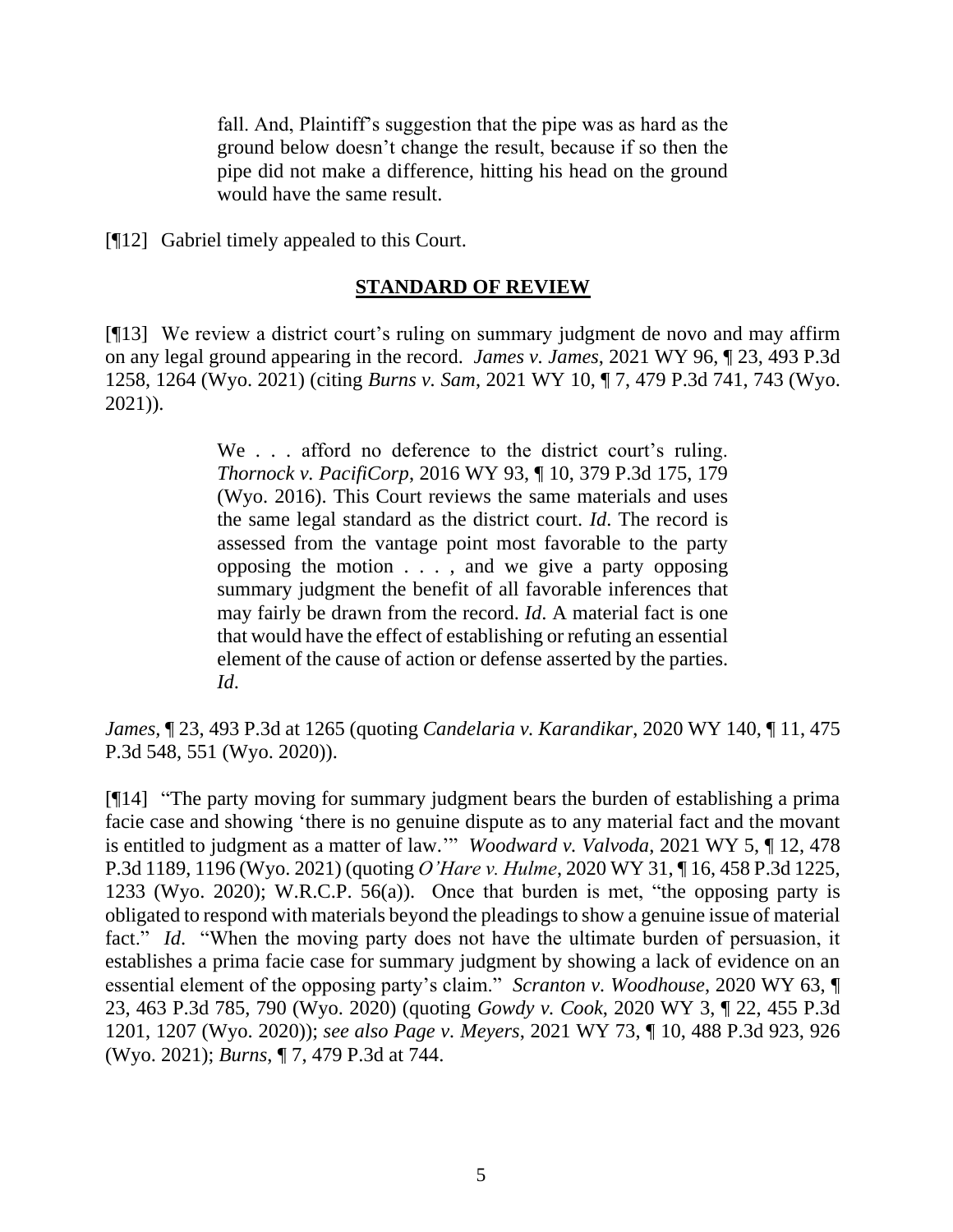#### **DISCUSSION**

#### **A. Summary Judgment on Causation**

[¶15] To establish negligence, a plaintiff must prove: "(1) the defendant owed the plaintiff a duty to conform to a specified standard of care; (2) the defendant breached the duty of care; (3) the breach proximately caused injury to the plaintiff; and (4) the injury is compensable by money damages." *Burns*, ¶ 8, 479 P.3d at 744 (quoting *[Dimick v.](http://www.westlaw.com/Link/Document/FullText?findType=Y&serNum=2045085540&pubNum=0004645&originatingDoc=Ic4f0aa905c3911eb94d5d4e51cfa3c85&refType=RP&fi=co_pp_sp_4645_521&originationContext=document&vr=3.0&rs=cblt1.0&transitionType=DocumentItem&contextData=(sc.Search)#co_pp_sp_4645_521)  Hopkinson*[, 2018 WY 82, ¶ 27, 422 P.3d 512, 521 \(Wyo. 2018\)\)](http://www.westlaw.com/Link/Document/FullText?findType=Y&serNum=2045085540&pubNum=0004645&originatingDoc=Ic4f0aa905c3911eb94d5d4e51cfa3c85&refType=RP&fi=co_pp_sp_4645_521&originationContext=document&vr=3.0&rs=cblt1.0&transitionType=DocumentItem&contextData=(sc.Search)#co_pp_sp_4645_521). To satisfy the third element of causation, the conduct alleged as negligence must have been "a substantial factor in bringing about the plaintiff's injuries." *Wood v. CRST Expedited, Inc.*, 2018 WY 62, ¶ 10, 419 P.3d 503, 507 (Wyo. 2018) (emphasis omitted) (quoting *[Lucero v. Holbrook](http://www.westlaw.com/Link/Document/FullText?findType=Y&serNum=2029301797&pubNum=0004645&originatingDoc=If97cff106b7e11e8abc79f7928cdeab9&refType=RP&fi=co_pp_sp_4645_1234&originationContext=document&vr=3.0&rs=cblt1.0&transitionType=DocumentItem&contextData=(sc.Search)#co_pp_sp_4645_1234)*, 2012 [WY 152, ¶ 17, 288 P.3d 1228, 1234 \(Wyo. 2012\)\)](http://www.westlaw.com/Link/Document/FullText?findType=Y&serNum=2029301797&pubNum=0004645&originatingDoc=If97cff106b7e11e8abc79f7928cdeab9&refType=RP&fi=co_pp_sp_4645_1234&originationContext=document&vr=3.0&rs=cblt1.0&transitionType=DocumentItem&contextData=(sc.Search)#co_pp_sp_4645_1234).

[¶16] On appeal, Gabriel's counsel contends, as he did below, that because the evidence showed that Gabriel hit his head on one of the PVC pipes, he must have fallen in their vicinity.<sup>4</sup> From this counsel argues that because Gabriel was in the pipes' vicinity, it must have been his effort to navigate them that caused his fall and injuries. In so arguing, he acknowledges that Gabriel did not testify he was attempting to navigate the pipes when he fell or tell anyone that that was what he was doing. He nonetheless contends "it is clear or at least more likely than not that Gabriel had to navigate the pipes in order to hit his head on them while returning from recess." He further argues that while Gabriel did not specifically indicate he was navigating the pipes, the School District failed to produce any evidence of an alternative explanation for his fall.

[¶17] This argument ignores the shifting burdens on summary judgment and the evidence required to oppose a proper motion. As noted in our standard of review, "[w]hen the moving party does not have the ultimate burden of persuasion, it establishes a prima facie case for summary judgment by showing a lack of evidence on an essential element of the opposing party's claim." *Scranton*, ¶ 23, 463 P.3d at 790 (quoting *Gowdy*[, ¶ 22, 455 P.3d at](http://www.westlaw.com/Link/Document/FullText?findType=Y&serNum=2050076750&pubNum=0004645&originatingDoc=I7fc6eaf09bb511eab3baac36ecf92c85&refType=RP&fi=co_pp_sp_4645_1207&originationContext=document&vr=3.0&rs=cblt1.0&transitionType=DocumentItem&contextData=(sc.Keycite)#co_pp_sp_4645_1207) 1207). As plaintiff, Gabriel bore the burden of persuasion as to all elements of the School District's alleged negligence, including causation. *See Wageman v. Harrell*, 2020 WY 143, ¶ 7, 476

<sup>&</sup>lt;sup>4</sup> At one point in his deposition, Gabriel testified that he fell and hurt his head on a PVC pipe. Later in the deposition, he testified that he did not remember hitting his head on the pipe. Gabriel's mother testified that while they were in the emergency room in Rock Springs, he told her he hit his head on a green PVC pipe. She also testified that Principal Fletcher told her that the recess monitor reported that Gabriel fell and hit his head on the pipe. The School District argued below that Gabriel was not a competent witness and that Ms. Travis' testimony was inadmissible hearsay, so neither's testimony could be used to establish that Gabriel hit his head on the PVC pipe. The district court rejected this argument. With respect to Gabriel's testimony, it found that the School District had failed to properly challenge his competence. With respect to Ms. Travis' testimony, it discussed the hearsay exceptions that might apply, but ultimately determined that for purposes of considering the School District's summary judgment motion, it would assume her testimony was admissible. Neither party takes issue with this approach, and we will therefore likewise assume that the evidence shows Gabriel hit his head on one of the PVC pipes.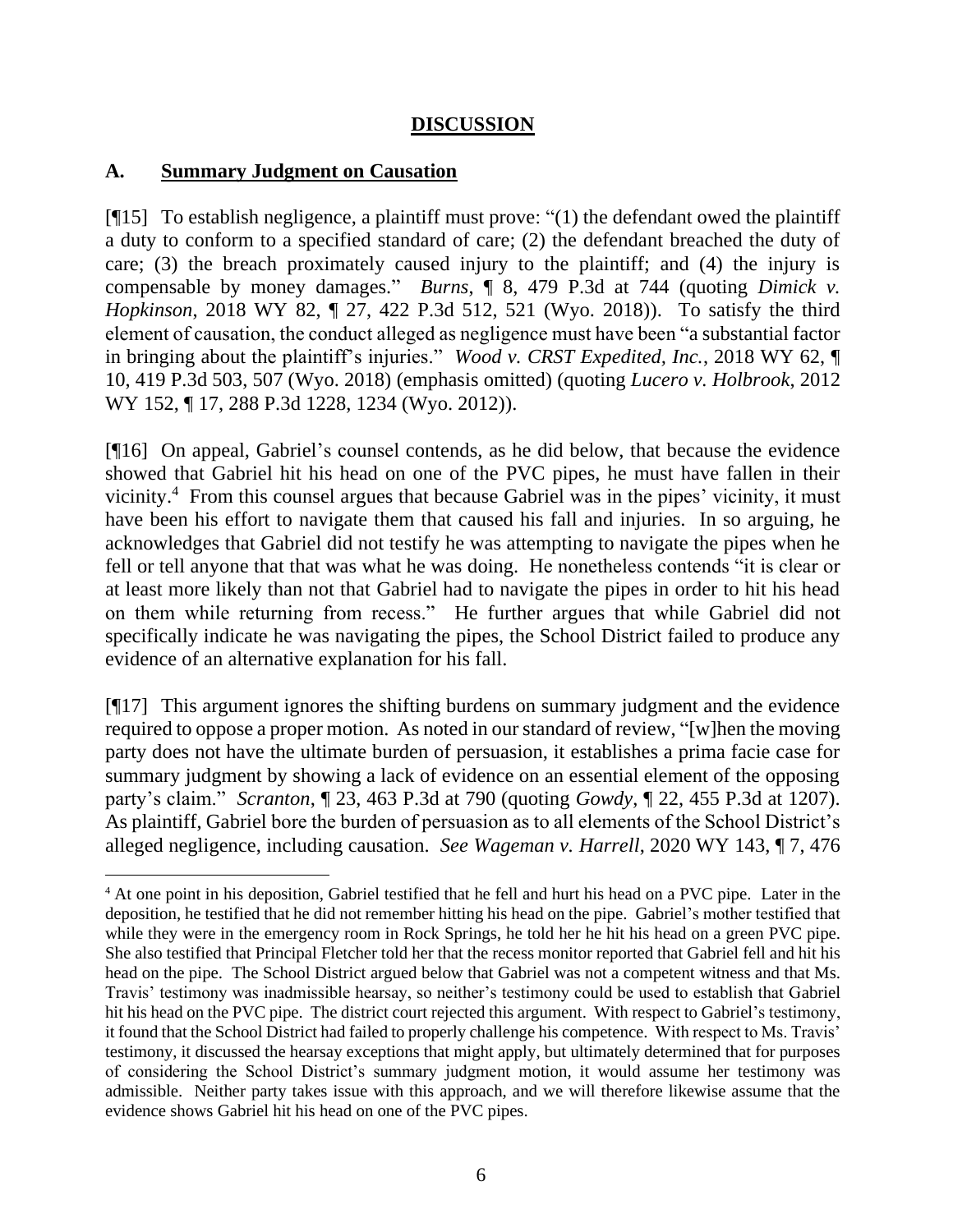P.3d 657, 659 (Wyo. 2020) ("Mr. Wageman, as plaintiff, bore the burdens of production and persuasion as to Mr. Harrell's negligence.") (citing *In re Hirsch*[, 2014 WY 61, ¶ 40,](http://www.westlaw.com/Link/Document/FullText?findType=Y&serNum=2033367758&pubNum=0004645&originatingDoc=I77e326b02f7011ebb8aed9085e1cb667&refType=RP&fi=co_pp_sp_4645_1116&originationContext=document&vr=3.0&rs=cblt1.0&transitionType=DocumentItem&contextData=(sc.Search)#co_pp_sp_4645_1116)  [323 P.3d 1107, 1116 \(Wyo. 2014\)\)](http://www.westlaw.com/Link/Document/FullText?findType=Y&serNum=2033367758&pubNum=0004645&originatingDoc=I77e326b02f7011ebb8aed9085e1cb667&refType=RP&fi=co_pp_sp_4645_1116&originationContext=document&vr=3.0&rs=cblt1.0&transitionType=DocumentItem&contextData=(sc.Search)#co_pp_sp_4645_1116). This means that if the School District showed a lack of evidence on the element of causation, the burden shifted to Gabriel to oppose summary judgment with admissible evidence of causation.

[¶18] The School District met its prima facie burden on summary judgment. There were no witnesses to Gabriel's fall, and as Gabriel's counsel concedes, Gabriel did not testify or tell anyone that he tripped over the pipes or that he was trying to navigate the pipes when he fell.<sup>5</sup> The record was simply devoid of evidence that the placement of the pipes contributed to Gabriel's fall and injuries.

[¶19] Once the School District made its prima facie showing, Gabriel was required to come forward with evidence that the placement of the PVC pipes was a substantial factor in causing his injuries. His speculation that it is "at least more likely than not that [he] had to navigate the pipes in order to hit his head on them," was insufficient to meet that burden. *See Page*, ¶ 11, 488 P.3d at 926 (evidence opposing summary judgment "must be competent and admissible, lest the rule permitting summary judgments be entirely eviscerated by plaintiffs proceeding to trial on the basis of mere conjecture or wishful speculation") (quoting *Hatton v. Energy Elec. Co.*[, 2006 WY 151, ¶ 9, 148 P.3d 8, 13 \(Wyo. 2006\)\)](http://www.westlaw.com/Link/Document/FullText?findType=Y&serNum=2010920327&pubNum=0004645&originatingDoc=I33ad8d30c7fc11ebb1cbbeff33b6dc3d&refType=RP&fi=co_pp_sp_4645_13&originationContext=document&vr=3.0&rs=cblt1.0&transitionType=DocumentItem&contextData=(sc.Search)#co_pp_sp_4645_13); *Varela v. Goshen Cnty. Fairgrounds*, 2020 WY 124, ¶ 36, 472 P.3d 1047, 1059 (Wyo. 2020) ("Speculation, conjecture, the suggestion of a possibility, guesses, or even probability are insufficient to establish an issue of material fact.") (quoting *[Kaufman v. Rural Health Dev.,](http://www.westlaw.com/Link/Document/FullText?findType=Y&serNum=2048437656&pubNum=0004645&originatingDoc=Iaf5141b0fec211ea90aaf658db4bc3dc&refType=RP&fi=co_pp_sp_4645_307&originationContext=document&vr=3.0&rs=cblt1.0&transitionType=DocumentItem&contextData=(sc.Keycite)#co_pp_sp_4645_307)  Inc.*[, 2019 WY 62, ¶ 23, 442 P.3d 303, 311](http://www.westlaw.com/Link/Document/FullText?findType=Y&serNum=2048437656&pubNum=0004645&originatingDoc=Iaf5141b0fec211ea90aaf658db4bc3dc&refType=RP&fi=co_pp_sp_4645_307&originationContext=document&vr=3.0&rs=cblt1.0&transitionType=DocumentItem&contextData=(sc.Keycite)#co_pp_sp_4645_307) (Wyo. 2019)). Gabriel offered no evidence of causation aside from his speculation, and he therefore failed to meet his burden on summary judgment.

[¶20] We also reject the suggestion of Gabriel's counsel that the School District was required to support its summary judgment motion with evidence of an alternative explanation for his fall. Negligence is not presumed from the happening of an accident. *See Johnson v. Dale C. and Helen W. Johnson Family Revocable Trust*, 2015 WY 42, ¶ 16, 345 P.3d 883, 887 (Wyo. 2015) ("The fact that an injury occurred, without more, is never sufficient to establish negligence.") (citing *Collings v. Lords*[, 2009 WY 135, ¶ 10, 218 P.3d](http://www.westlaw.com/Link/Document/FullText?findType=Y&serNum=2020324219&pubNum=0004645&originatingDoc=If5966e3fd28411e4b4bafa136b480ad2&refType=RP&fi=co_pp_sp_4645_658&originationContext=document&vr=3.0&rs=cblt1.0&transitionType=DocumentItem&contextData=(sc.Keycite)#co_pp_sp_4645_658)  [654, 658 \(Wyo. 2009\)\)](http://www.westlaw.com/Link/Document/FullText?findType=Y&serNum=2020324219&pubNum=0004645&originatingDoc=If5966e3fd28411e4b4bafa136b480ad2&refType=RP&fi=co_pp_sp_4645_658&originationContext=document&vr=3.0&rs=cblt1.0&transitionType=DocumentItem&contextData=(sc.Keycite)#co_pp_sp_4645_658); *Cook v. Shoshone First Bank*, 2006 WY 13, ¶ 44, 126 P.3d 886, 896 (Wyo. 2006) ("[N]egligence and proximate cause are never presumed from the happening of an accident.") (quoting *Jones v. Schabron*[, 2005 WY 65, ¶ 23, 113 P.3d 34,](http://www.westlaw.com/Link/Document/FullText?findType=Y&serNum=2006759096&pubNum=0004645&originatingDoc=Ib67daeae89ef11da97faf3f66e4b6844&refType=RP&fi=co_pp_sp_4645_37&originationContext=document&vr=3.0&rs=cblt1.0&transitionType=DocumentItem&contextData=(sc.Search)#co_pp_sp_4645_37)  [39-40 \(Wyo. 2005\)\)](http://www.westlaw.com/Link/Document/FullText?findType=Y&serNum=2006759096&pubNum=0004645&originatingDoc=Ib67daeae89ef11da97faf3f66e4b6844&refType=RP&fi=co_pp_sp_4645_37&originationContext=document&vr=3.0&rs=cblt1.0&transitionType=DocumentItem&contextData=(sc.Search)#co_pp_sp_4645_37). Because negligence is not presumed, and Gabriel bore the burden of proving each element of his claim, the School District was not required to show, as part of its prima facie case on summary judgment, what caused Gabriel to fall. *Burns*, ¶ 8, 479 P.3d at 744; *Wageman*, ¶ 7, 476 P.3d at 659.

<sup>&</sup>lt;sup>5</sup> The only testimony regarding the pipe was that Gabriel hit his head on it, not that he tripped over it or was attempting to navigate it when he fell.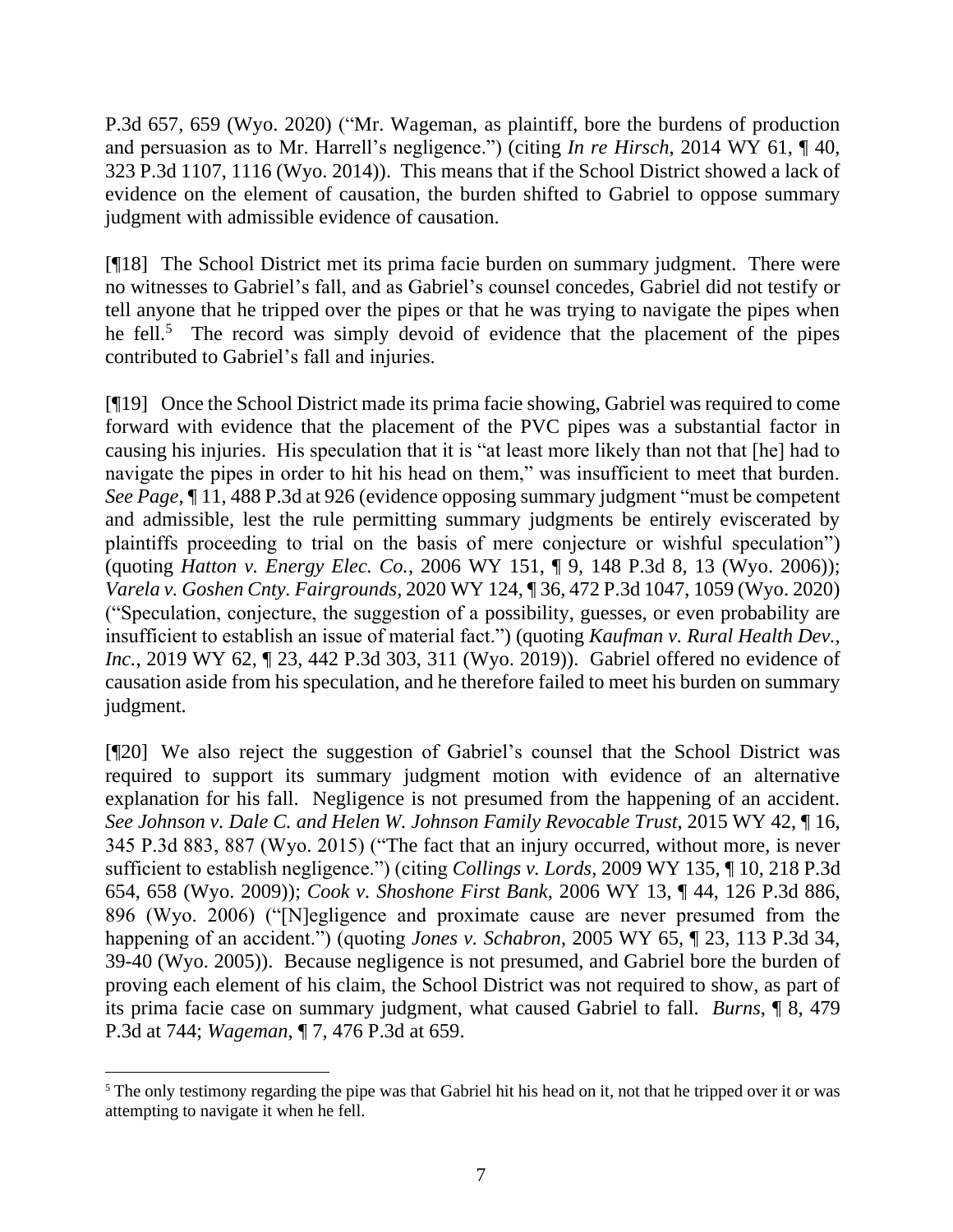[¶21] The School District made a prima facie case for summary judgment when it showed a lack of evidence that the placement of the PVC pipes caused Gabriel's injuries, and Gabriel's counsel failed to respond with anything more than speculation.<sup>6</sup> The district court therefore properly granted the School District summary judgment on the question of causation.

## **B. Natural Accumulation Doctrine**

[¶22] In his amended complaint, Gabriel's counsel alleged that the School District "failed to remedy the unsafe conditions caused by the exposed PVC drainpipes and thus breached their duty to [Gabriel]." In its motion for summary judgment, the School District addressed the exposed pipes, but it also preemptively argued that there was no evidence that the ice on which Gabriel slipped was anything other than a natural accumulation. In response, Gabriel focused solely on the placement of the pipes as the cause of his fall and injuries. He did not respond to the School District's natural accumulation argument, offer evidence on the question, or even assert that the ice was an unnatural accumulation. On appeal, however, he claims there was evidence of an unnatural accumulation of ice, and the district court's summary judgment ruling must therefore be reversed.

[¶23] Because Gabriel did not argue to the district court that the ice on which he slipped was an unnatural accumulation, we will not consider his argument on appeal. We have said:

> When we review a grant of summary judgment, we examine the case in the same manner as the trial court did, and we treat the motion as if it were originally before us, using the identical materials and information that were presented to the trial court. *Pekas v. Thompson*[, 903 P.2d 532, 535 \(Wyo.](http://www.westlaw.com/Link/Document/FullText?findType=Y&serNum=1995190307&pubNum=0000661&originatingDoc=Ib835744ef55011d9bf60c1d57ebc853e&refType=RP&fi=co_pp_sp_661_535&originationContext=document&vr=3.0&rs=cblt1.0&transitionType=DocumentItem&contextData=(sc.Search)#co_pp_sp_661_535) 1995). The rule is that a party on appeal "'may only refer to the record as it existed at the time the trial court ruled, outline the arguments made at that time, and explain why the trial court erred in granting summary judgment.'" *Id*. (quoting *[Rayner Covering](http://www.westlaw.com/Link/Document/FullText?findType=Y&serNum=1992060942&pubNum=0000578&originatingDoc=Ib835744ef55011d9bf60c1d57ebc853e&refType=RP&fi=co_pp_sp_578_1036&originationContext=document&vr=3.0&rs=cblt1.0&transitionType=DocumentItem&contextData=(sc.Search)#co_pp_sp_578_1036)  [Systems, Inc. v. Danvers Farmers Elevator Co.](http://www.westlaw.com/Link/Document/FullText?findType=Y&serNum=1992060942&pubNum=0000578&originatingDoc=Ib835744ef55011d9bf60c1d57ebc853e&refType=RP&fi=co_pp_sp_578_1036&originationContext=document&vr=3.0&rs=cblt1.0&transitionType=DocumentItem&contextData=(sc.Search)#co_pp_sp_578_1036)*, 226 Ill.App.3d [507, 168 Ill.Dec. 634, 589 N.E.2d 1034, 1036 \(1992\)\)](http://www.westlaw.com/Link/Document/FullText?findType=Y&serNum=1992060942&pubNum=0000578&originatingDoc=Ib835744ef55011d9bf60c1d57ebc853e&refType=RP&fi=co_pp_sp_578_1036&originationContext=document&vr=3.0&rs=cblt1.0&transitionType=DocumentItem&contextData=(sc.Search)#co_pp_sp_578_1036).

*Beaulieu v. Florquist*, 2001 WY 33, ¶ 10, 20 P.3d 521, 526 (Wyo. 2001) (quoting *Richardson v. Hardin*[, 5 P.3d 793, 798 \(Wyo.](http://www.westlaw.com/Link/Document/FullText?findType=Y&serNum=2000300855&pubNum=0004645&originatingDoc=Ib835744ef55011d9bf60c1d57ebc853e&refType=RP&fi=co_pp_sp_4645_798&originationContext=document&vr=3.0&rs=cblt1.0&transitionType=DocumentItem&contextData=(sc.Search)#co_pp_sp_4645_798) 2000)); *see also Rush v. Golkowski*, 2021 WY 27, ¶ 35, 480 P.3d 1174, 1182 (Wyo. 2021) ("We normally do not consider issues not raised or argued in the district court, except for those issues which are jurisdictional or are

<sup>6</sup> The record contains no evidence, and Gabriel made no allegation, that striking his head on the PVC pipe caused injuries different from or greater than any injury he might have suffered had he struck his head on the walkway.